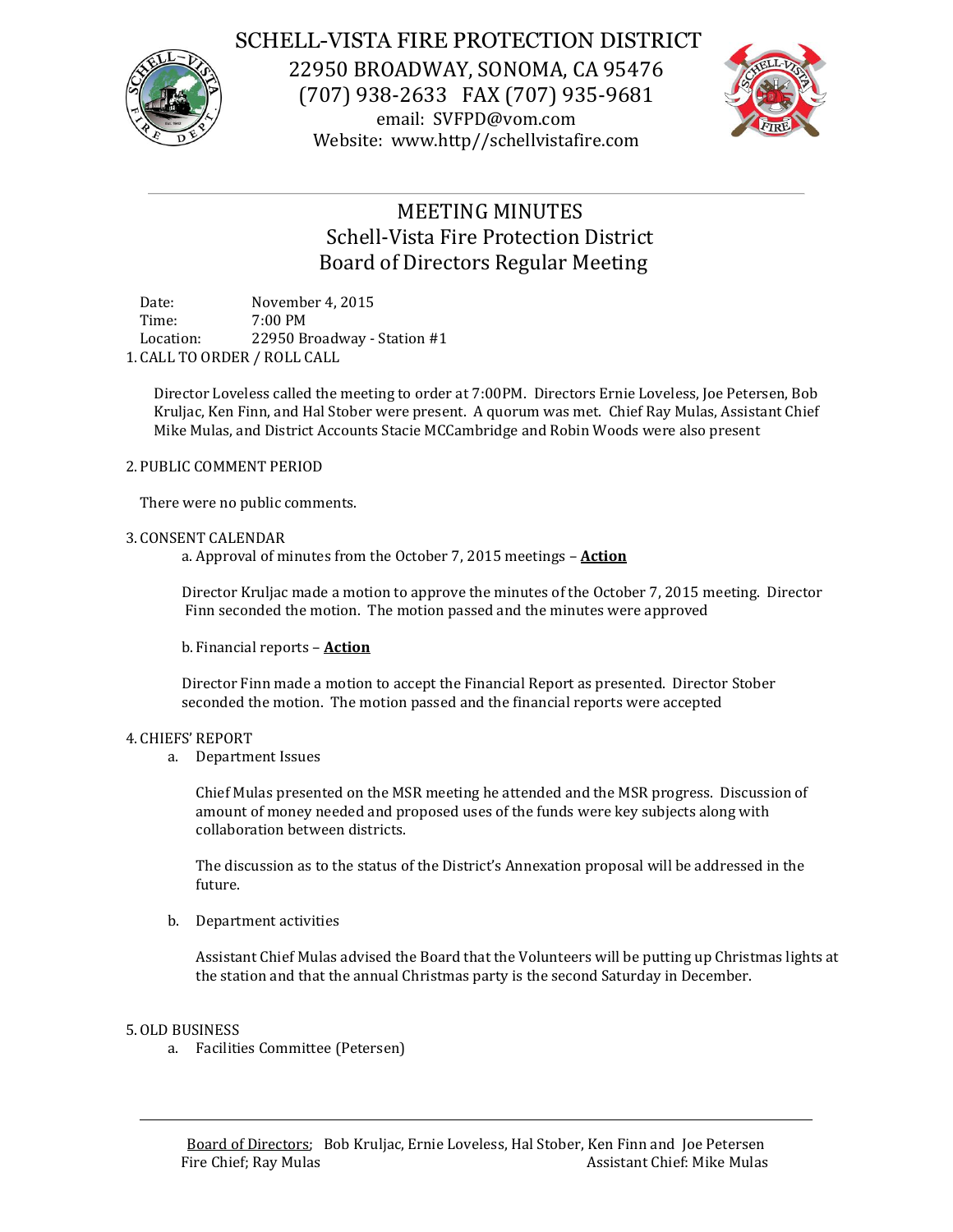Director Petersen advised the Board that the Stripe and Seal has been completed and the Genset has been serviced. He also advised that Michael O'Leary is painting the tower for \$1,600. The ivy has been removed and the area around the water tanks cleaned.

Captain Garner will be placing the insulation on the pipes next week.

Director Petersen will inspect the floors at both Stations 1 & 2 to see if they need maintenance.

b. Budget Committee ( Kruljac)

Director Kruljac presented an overview of the financials in relationship to the budget.

c. Legislative Committee (Stober)

Director Stober reported on current legislative issues affecting the Fire Districts.

d. Outreach Committee (Finn)

Director Finn advised the Board that in September the Volunteers presented Ron Rodgers of Broadway Market a plaque thanking him for his support of the District.

Director Finn will compose a letter thanking the volunteers for their support of and donation to the employees of Calfire who lost their homes in the Valley Fire.

e. Policy and Procedure Committee (Loveless)

Director Loveless advised the Board that the Policy and Procedure committee was meeting in the morning with Jim Galli to continue on the Manual.

f. SCFDA Proposal update (Loveless)

Director Loveless advised the board that the proposal is a work in progress.

g. SCERA Retirement Application (Loveless)

The County is working on their actuarial.

#### 6.NEW BUSINESS

a. Staffing Proposal (Committee)

Director Finn gave the Board a copy of the Pay Structure Worksheet and advised them it is a work in progress and that the staffing committee and Jim Galli will be meeting to establish a staffing plan that would be best for the Department.

b. Personal Contract / Stipend - Jim Galli (Loveless)

Director Loveless will be meeting with Chief Mulas and Assistant Chief Mulas to review a contract and pay structure for Jim Galli and will present it to the Board at the next meeting.

c. Employee 401 account ( Stober)

Director Stober had nothing to report at this time.

d. LAFCO Representative Position (Loveless)